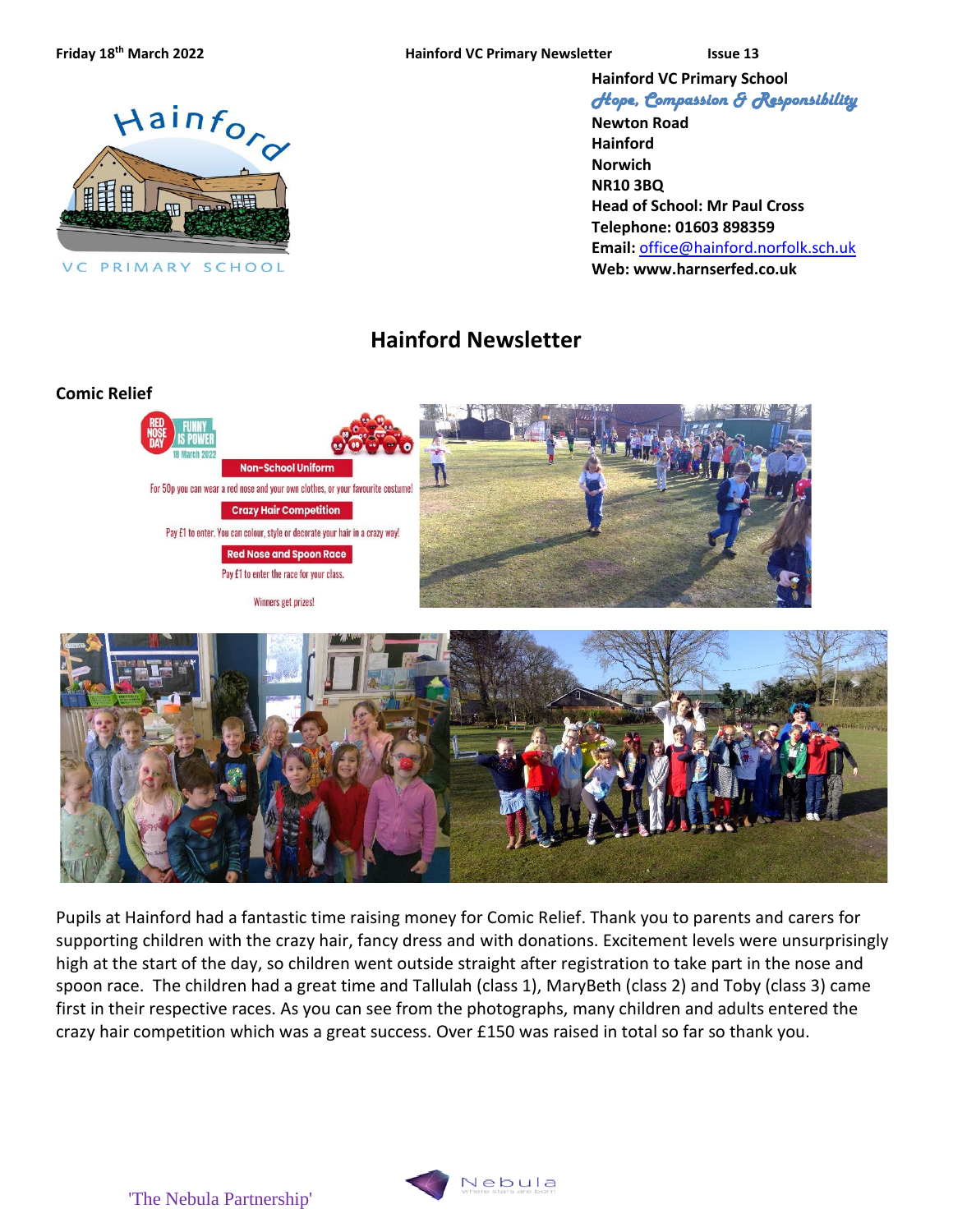#### **The 'Value for Life' this half-term is: Trust**

A Christian Perspective on Trust:

*Trust is the basis of all stable relationships, including a person's relationship with God. It is rooted in truth, and*  will grow through consistent experiences of reliability and integrity. God's commitment to humanity is seen in his *willingness to trust ordinary people with the carrying out of his purposes through history (Values for Life).* As a school, we will be showing children how to have trust in others. We will explore how we can rebuild trust if lost and how different kinds of trust work in our school community and the wider world.

If any members of the wider school community can offer any ideas, or wish to celebrate an example of your child demonstrating this value at home, then please contact Mr Cross.

# **Let's Celebrate!**

| Friday             | <b>Star Award</b>                                          | <b>Values Award</b>                                      |
|--------------------|------------------------------------------------------------|----------------------------------------------------------|
| 18th March         |                                                            | <b>Trust</b>                                             |
| Class 1            | <b>Scarlett</b> – great counting in maths                  | <b>Class 1</b> – building up trust so that they can have |
|                    |                                                            | greater independence                                     |
| Class <sub>2</sub> | <b>MaryBeth</b> $-$ great work this week                   | <b>Iris</b> $-$ trusting in herself and others           |
| Class <sub>3</sub> | Daisy D & Matilda - thoughtful<br>contributions during RSE | Leopold $-$ being a trusted friend and pupil             |



### Alterations/Updates in blue

- *Singing club every Thursday and Friday lunchtimes*
- *Study Club for class 2 and 3 on Thursdays 3pm to 4pm (letters sent 14.01.22)*

# **Spring Term**

#### **March**

25<sup>th</sup> Mother's Day shop run by the PTA 30<sup>th</sup> Reception weight / height check

31<sup>st</sup> Parent/Teacher Association (PTA) AGM

### **April**

1<sup>st</sup> (Fri) Final day of the Spring Term

1<sup>st</sup> Easter Assembly (school pupils only)